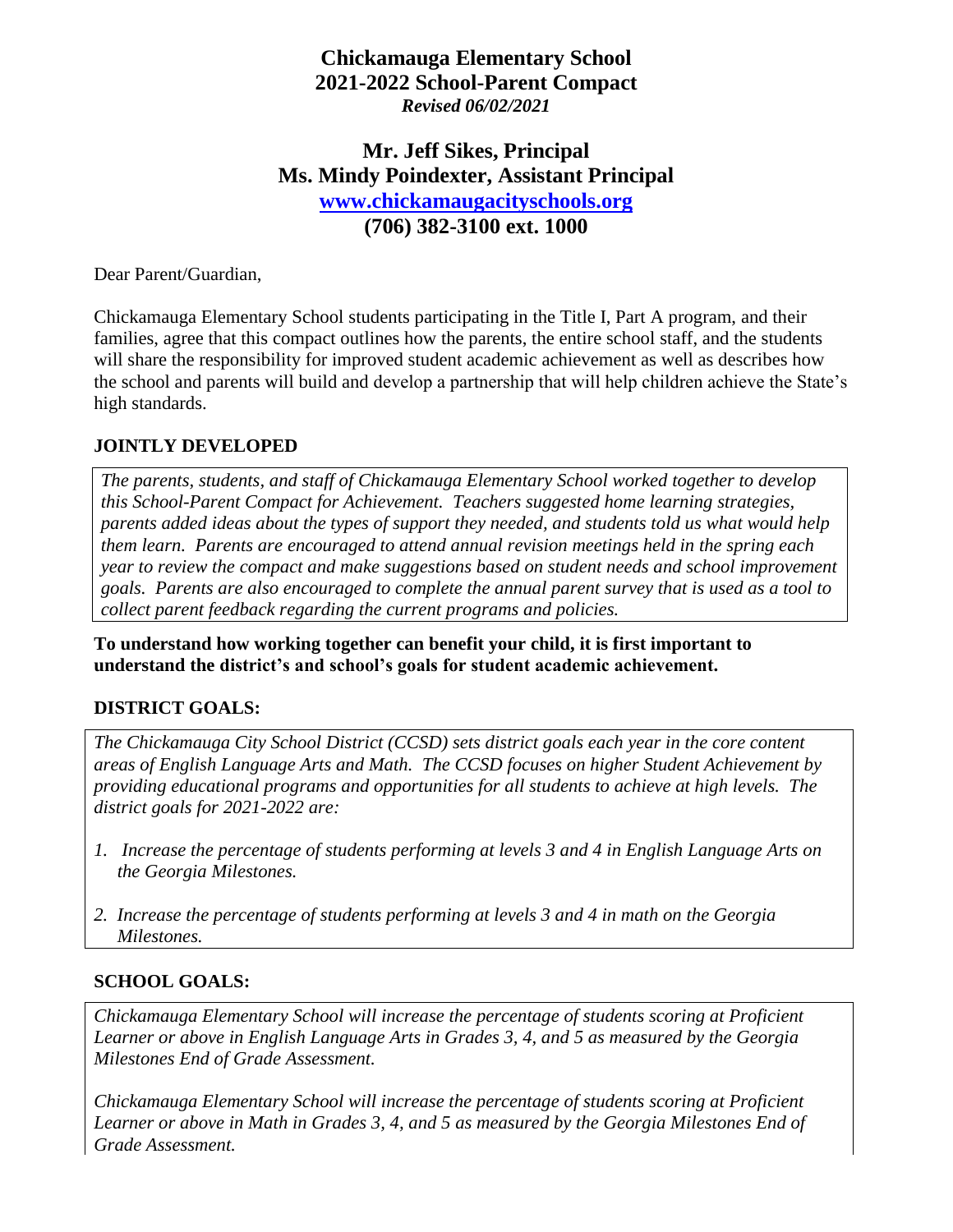*At each grade level K-5, teachers will utilize the Georgia Performance Standards of Excellence (GSE). The standards provide clear expectations for instruction, assessment, and student work and focus on the knowledge and skills needed to problem solve, reason, communicate, and make connections. Teachers will provide students with the support they need to reach grade-level academic standards.*

**To help your child meet the district and school goals, the school, you, and your child will work together to:**

#### *SCHOOL/TEACHER RESPONSIBILITIES:*

*-Monthly parent newsletter that features activities and tips the family can use to help improve their child's reading and math skills.*

*-Weekly grade level emails, email blast and newsletters notifying parents with what students are learning in each class, upcoming assignments, tests, due dates, school events and activities.*

*-Monthly Principal Newsletter featuring information on current school and grade level activities and upcoming events available to families.*

*-Annual Math and Reading Night to show parents learning strategies to help their child in reading and math.*

*-Provide up-to-date information on the school website with links to online websites for improving reading and math skills.*

*-Provide access to e-books through the media center webpage (study resources, games, test prep).*

## *PARENT RESPONSIBILITIES:*

*-Read the monthly newsletters and access the school website.*

*-Utilize the online parent portal to access current grades and attendance information.*

*-Attend monthly PTO meetings and the annual Math and Reading Night.*

*-Read the grade level weekly emails and/or newsletters and contact your child's teacher with any questions or concerns.*

*-Complete annual parent survey*

## *STUDENT RESPONSIBILITIES:*

*-Share the monthly newsletters with your family and try to use some of the activities at home.*

*-Access the school website and use the links to online resources to help you in reading and math.*

*-Learn how to access the online e-books and use them to complete reading assignments and/or reading for pleasure.*

*-Attend the Family Reading and Math Night and participate in the activities with your family.*

*-Access grades and attendance in the parent portal.*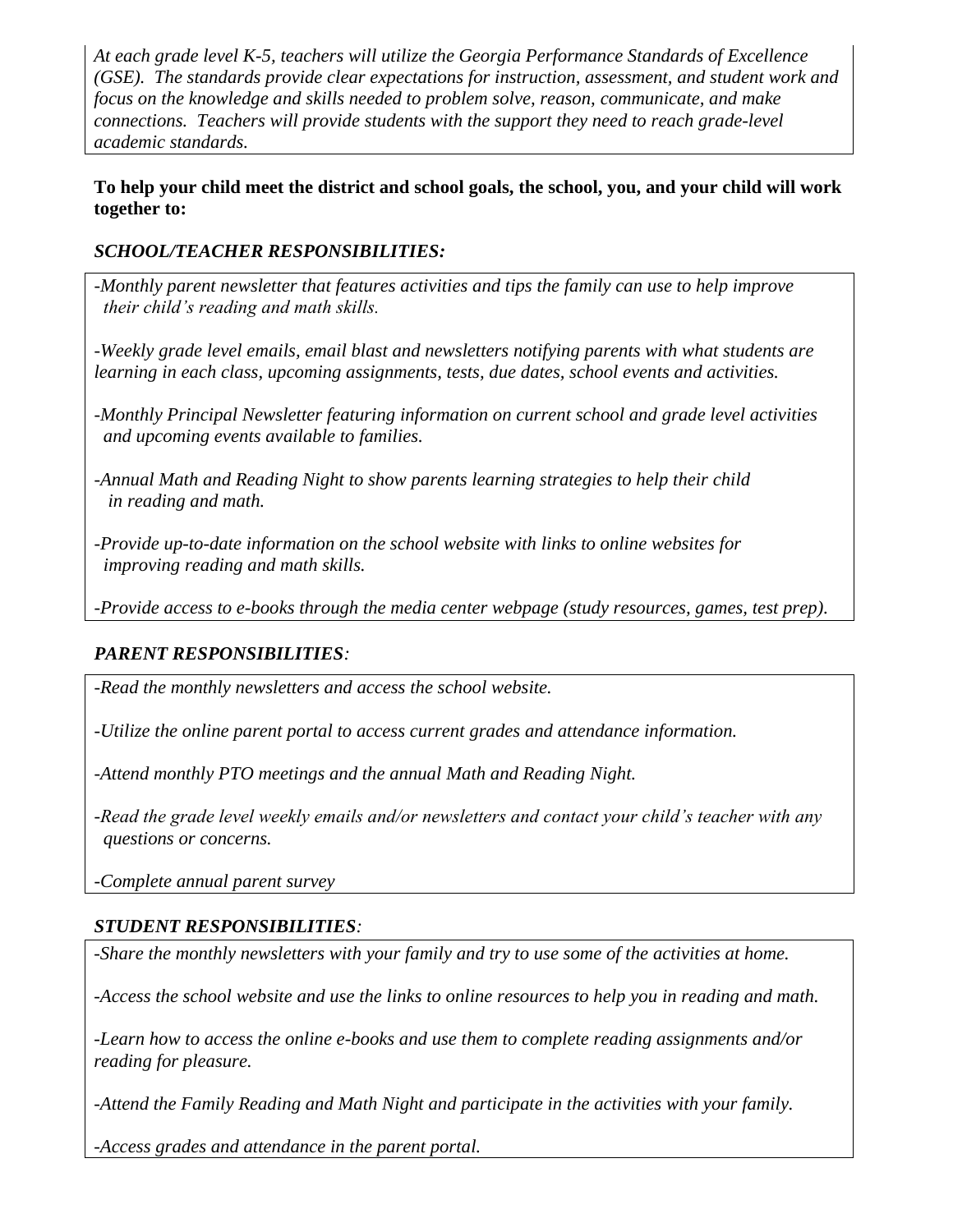**Chickamauga Elementary School is committed to frequent two-way communication with families about children's learning and offers ongoing events and programs to build partnerships with families.**

#### **COMMUNICATION ABOUT STUDENT LEARNING:**

- *Grade level newsletters and/or emails*
- *Parent Portal in Infinite Campus*
- *Parent-Teacher Conferences*
- *Weekly Very Important Papers (VIP) packets*
- *Monthly Principal Newsletters*
- *School Website*
- *Emails to parents on student's progress*
- *Text messaging*
- *Phone calls*
- *Agenda book for grades K-2*

## **ACTIVITIES TO BUILD PARTNERSHIPS:**

- *Open House*
- *Kindergarten Orientation*
- *PTO Meetings*
- *PTO Events and Activities*
- *Math and Literacy Night*
- *Parent-Teacher Conferences*
- *School Council Meetings*
- *Renaissance Program*
- *Media Center Activities*
- *Parents Assisting Teachers and Students (P.A.T.S.)*
- *Grade Level Performances*

We believe that education is a partnership among students, parents, school, and community. Parents are always welcome in our school. If you would like to be involved in our Parent Assisting Teachers and Students (P.A.T.S.) Program, contact the main office at 706-382-3100 ext. 1000.

If you have any questions about your child's progress, contact your child's teacher by phone at 706- 382-3100 or email. A list of teacher extension numbers and email addresses is available on the school website at [www.chickamaugacityschools.org.](http://www.chickamaugacityschools.org/) Email addresses are [firstname.lastname@glschools.org](mailto:firstname.lastname@glschools.org)

Please complete the School-Parent Compact signature sheet and return it to your child's teachers.